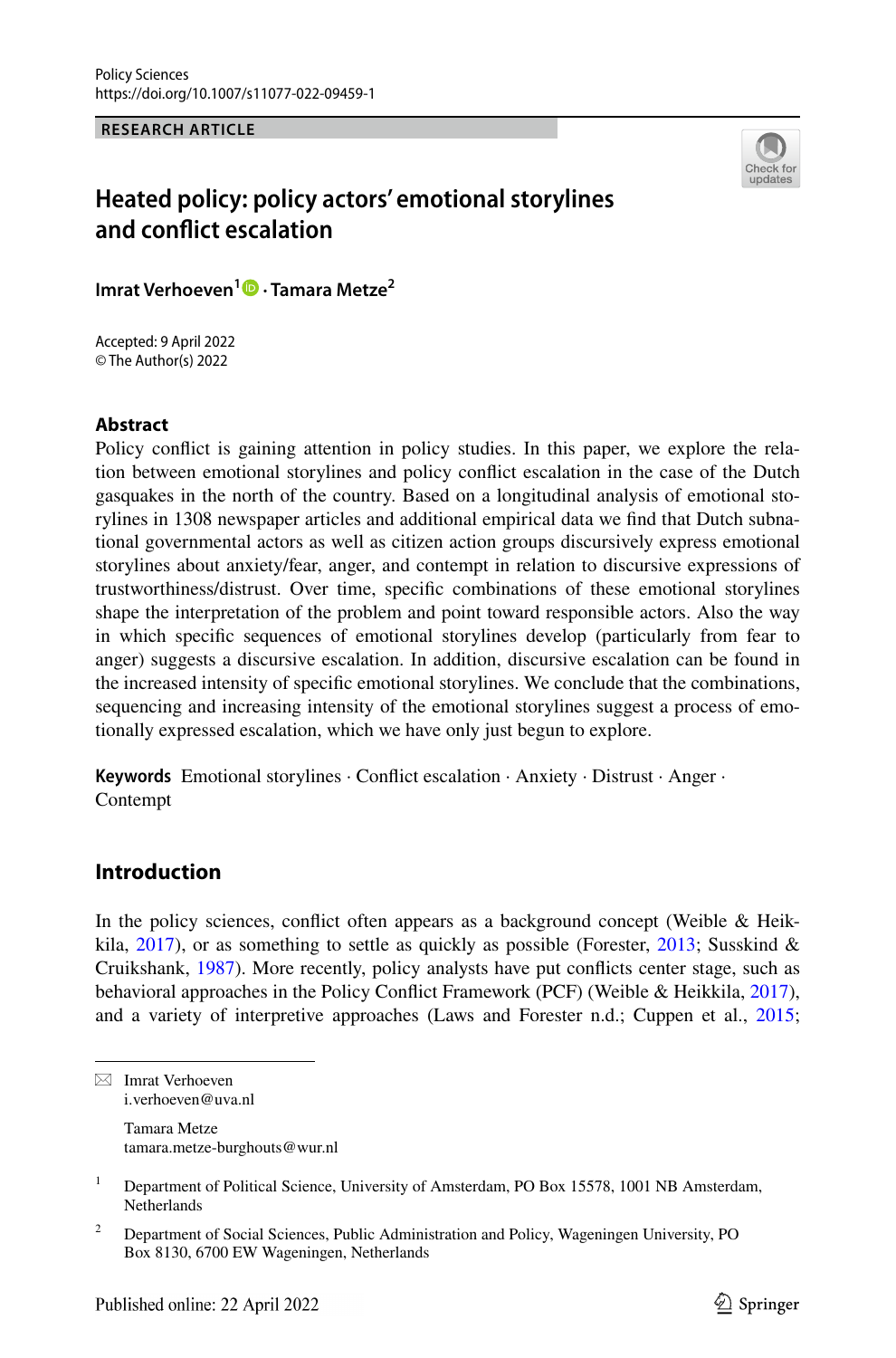Dodge & Metze, [2017](#page-13-2); Durnova, [2018;](#page-13-3) Griggs & Howarth, [2013;](#page-13-4) Wolf & van Dooren, [2017;](#page-14-2) Yuana et al., [2020](#page-14-3)). All these policy studies make some contribution to understanding how policy conficts escalate and de-escalate. Some of them point toward the role of discursively expressed emotions, but how they contribute to the escalation of policy conficts is still an important, unsolved piece of the puzzle. The PCF acknowledges that threats to and from policy positions are at the core of diferent intensity levels of policy conficts (Weible & Heikkila, [2017,](#page-14-0) 29), but the framework does not further unpack how this works. Various interpretive studies indicate that emotions are important elements of policy conficts, but have hardly analyzed how they relate to (de-)escalation processes (Laws et al., [2014;](#page-13-5) Durnova, [2018;](#page-13-3) Wolf & van Dooren, [2017;](#page-14-2) Ransan-Cooper et al., [2018](#page-13-6); Verhoeven & Duyvendak, [2015\)](#page-14-4).

In confict studies, a common understanding of confict escalation can be found in the dual concern model by Rubin et al. [\(1994](#page-13-7)), in which actors may have concerns about their own outcome, understood as interests, needs and values, or about the other's outcome. These concerns, that can be discursively expressed, may lead actors to four basic choices in confict strategies: problem solving, yielding, contending, and avoiding. Contending entails that actors only have strong concerns for their own outcomes, which encourages them to impose their preferred solutions on others at their expense. If other actors also contend, conficts will escalate through a 'set of moves and countermoves that intensifes confict' (Rubin et al., [1994,](#page-13-7) 9; see also Glasl, [1982](#page-13-8)). Some of these escalating moves and countermoves involve transformations in issue complexity, the number of actors, the resources spent, the use of tactics, and psychological distancing (Glasl, [1982](#page-13-8); Rubin et al., [1994](#page-13-7)). In addition, emotions can be seen as 'powerful engines' of confict behavior (Halperin, [2016](#page-13-9), 5). Hence, we can expect escalating moves and countermoves to involve transformations in the expression of emotions (Wolf & Van Dooren,  $2017$ ), as contending policy actors may express emotional orientations (Halperin, [2016\)](#page-13-9) based on their appraisal of the consequences that moves by others have for their outcomes, or because they choose to discur-sively express the emotions of others they represent (Rubin et al., [1994\)](#page-13-7).

In this paper, our aim is threefold. First, we aim to conceptualize relations between the expression of emotions and policy confict escalation by drawing on insights from both the PCF (Weible & Heikkila, [2017](#page-14-0)), and the policy controversies perspective (Schön & Rein, [1994\)](#page-14-5), and then, within the latter perspective, we theorize how confict escalation by policy actors may be traced in the discursive expression of emotions. Second, we aim to empirically explore how discursively expressed emotions such as emotional storylines relate to the (de-)escalation of policy conficts. Third, we aim to develop arguments on how empirical insights into emotional storylines not only contribute to interpretive studies of policy confict but are also of value to behaviorist studies based on the PCF, in line with recent attempts to cross epistemological divides between behavioralism and interpretivism (Durnova & Weible, [2020\)](#page-13-10).

Our empirical exploration is based on the heated case of the gas production-induced earthquakes in the Netherlands, known as 'gasquakes'. From 2012 onward, several earthquakes induced by natural gas production led to large-scale material and psychological damage in the northeastern province of Groningen (Perlaviciute, [2018](#page-13-11); Postmes et al., [2018\)](#page-13-12). A policy confict emerged which spread from the local and regional policy subsystem to the entire Dutch political system. Our empirical question is: how did the expression of emotions in storylines by subnational governments and citizen action groups relate to the escalation or de-escalation of the gasquakes confict in the Netherlands? We conducted a longitudinal media analysis of 1308 articles from one regional and fve national newspapers between September 2012 and April 2015. In addition, we conducted three in-depth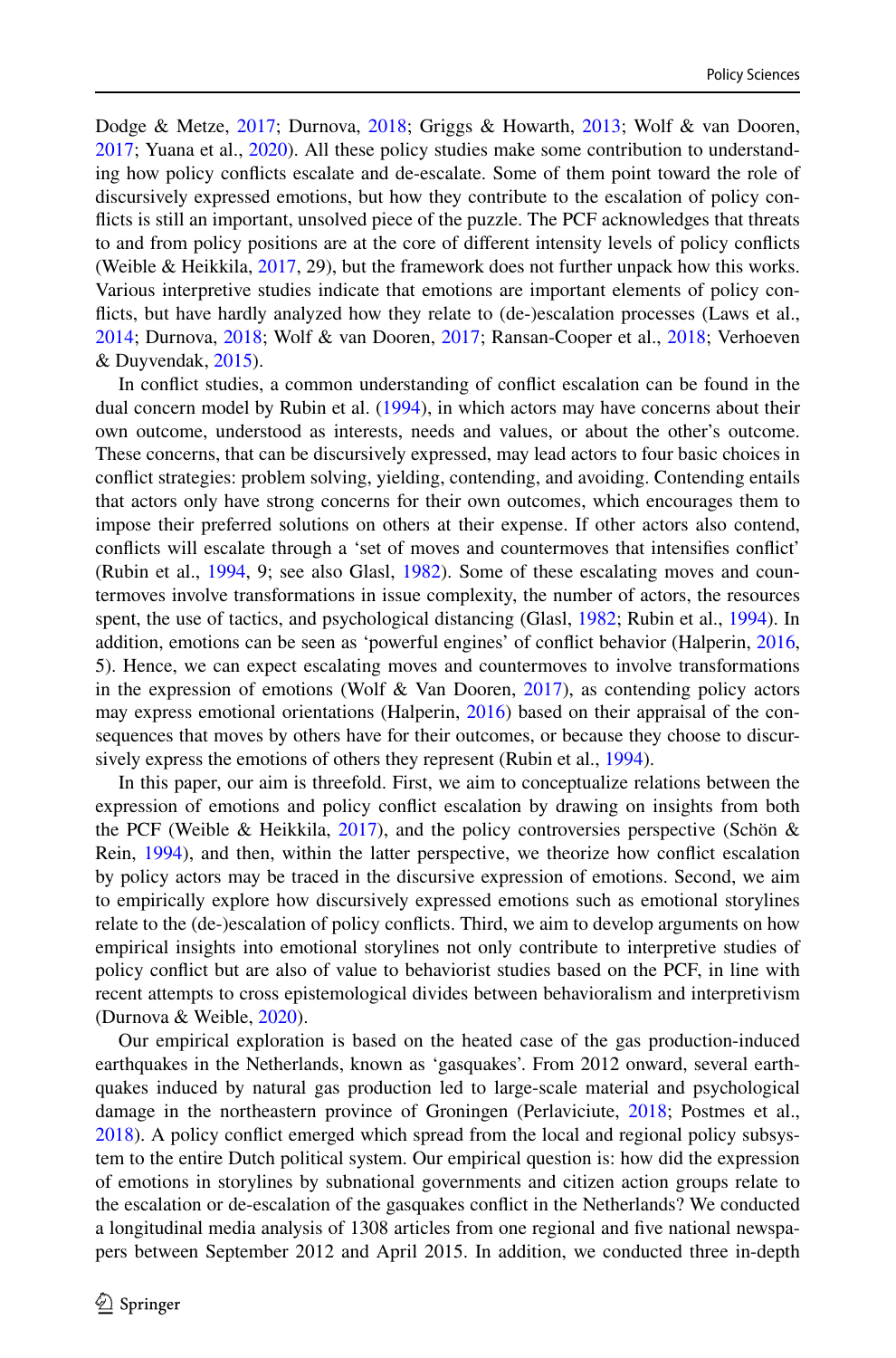interviews with citizen activists, and we analyzed web content, such as blogs, stories of protests, and other materials used by subnational governmental actors and citizen activists. Based on these data, we explore the storylines that these actors use to express emotions over time.

In the next section, we draw on the PCF and the policy controversies perspective to conceptualize the relations between the expression of emotions and policy confict (de-) escalation, and we theorize how discursive expression of emotions and confict escalation may relate. This is followed by an explanation of our case study and methods, the results section, and the conclusions.

#### **Conceptualizing policy confict escalation and expression of emotions**

## **Insights from the PCF and the policy controversies perspective on emotional expression**

Both the PCF (Weible & Heikkila, [2017](#page-14-0)), and the policy controversies perspective by Schön and Rein [\(1994](#page-14-5)) have a specifc view on what policy confict and controversies are, and what role emotions may play in these. The approaches both take divergence on policy positions as a starting point for the escalation of policy confict. However, they do so in two distinct ways.

In the PCF, the basis for confict is diferences in *deep core beliefs*, which are more or less stable or even resistant to change. Deep core beliefs function as cognitive flters through which politicians, civil servants, policy advisors, civic action groups and others (hereafter called policy actors) perceive threats to their policy positions and through which they determine their willingness to compromise on their own policy positions. Such threats may be perceived by other actors' use of strategies and tactics inficting potential costs or losses on one's own policy position. Individual policy actors sharing the same beliefs or perceiving the same threats may join forces in advocacy coalitions, which oppose other coalitions (Weible & Heikkila,  $2017$ ). In the interpretive tradition, particularly those with roots in Schön and Rein's [\(1994](#page-14-5)) work on policy controversies, it is argued that conficting *frames* consisting of underlying structures of belief, perception, and appreciation shape divergent policy positions. Similar to the deep core beliefs in the PCF, such frames can be seen as flters through which policy actors observe policy positions to determine which ones they accept as legitimate. The diference with the PCF is that divergence in policy positions is not cued by perceived threats on the basis of strategies and tactics, but by the diferent interpretations that actors make of facts and evidence based on their frames. It is competing discourse coalitions with conflicting storylines that oppose each other (Metze  $\&$ Dodge, [2016\)](#page-13-13).

The behaviorist inclination of the PCF and the interpretive disposition of the policy controversies perspective have diferent implications for how to study emotions during policy conficts. The PCF builds on an individualist ontology, emphasizing individual policymakers, their core beliefs and their assessments of policy positions. In this ontology, deep core beliefs are seen as *essences*—as attributes of individual policy actors. Through this ontological lens we may see emotions primarily from a psychological point of view. The most dominant psychological standpoint is that emotions are elicited in cognitive appraisal processes of other people, objects, or events in specifc situations informed by values, beliefs, or perceptions, and experienced through facial expressions,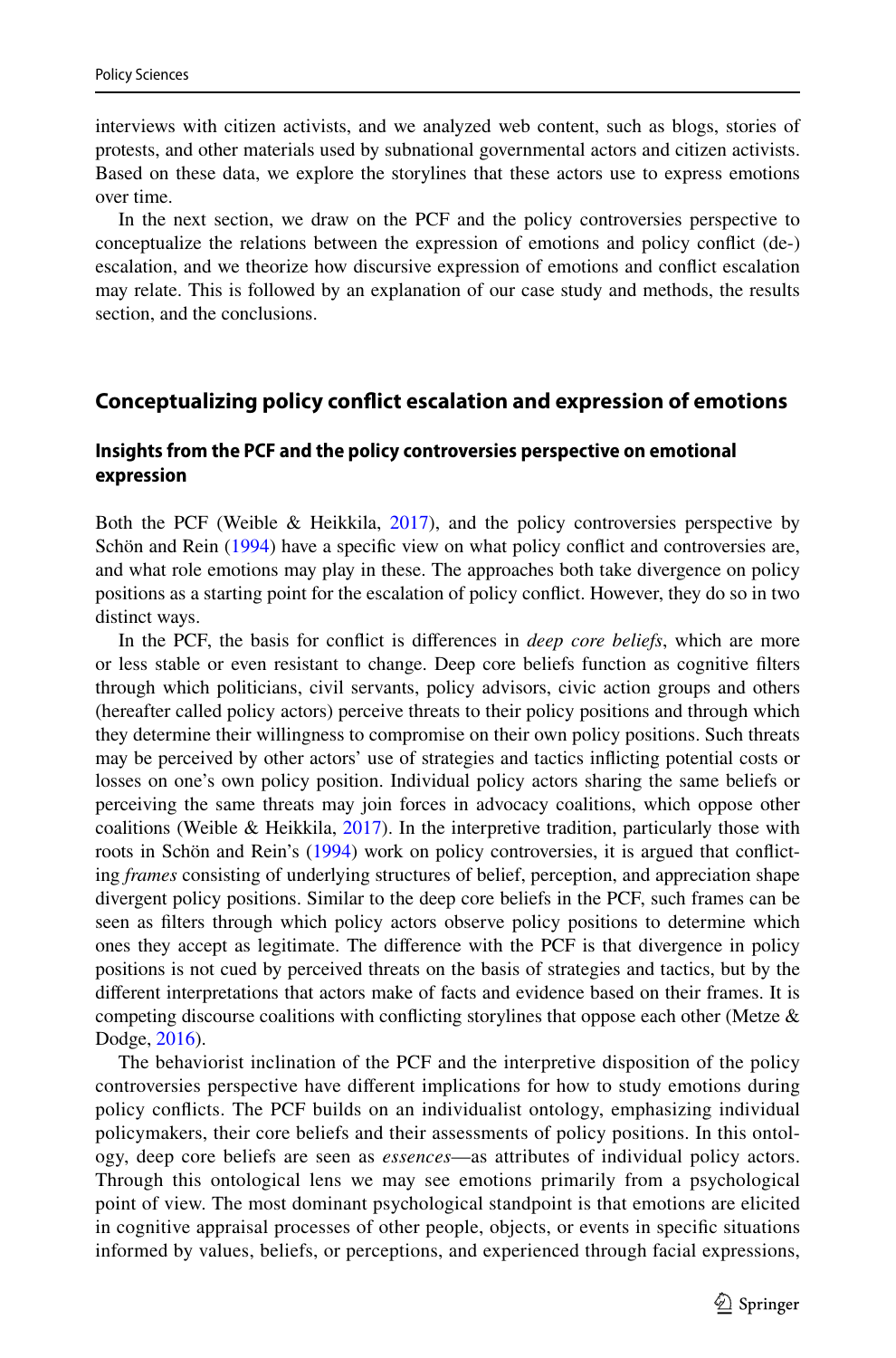behavior, and discursive expressions (Halperin, [2016;](#page-13-9) Turner & Stets, [2005;](#page-14-6) Ten Houten, [2007\)](#page-14-7). Such a psychological perspective fts well with the PCF, since the deep core beliefs of individual policy actors can serve as normative benchmarks during the cognitive appraisal processes that elicit emotions. Similar to deep core beliefs, emotions thus also become essences that individual policy actors experience.

In contrast to the PCF's individualist ontology, interpretivists adopt a relational ontology with respect to policy conficts. Instead of studying deep core beliefs or emotions as essences held or experienced by policy actors, a relational ontology assumes that we need to focus on the storylines that are produced in relationships, and during interactions between policy actors (Fischer, [2003;](#page-13-14) Hajer, [1995\)](#page-13-15). As Fischer ([2003](#page-13-14), 102) explains, such storylines '(…) symbolically refect the concerns of core beliefs rather than the beliefs themselves.' Likewise, storylines might symbolically refect the gist of emotions that may circulate as collective emotional orientations (Halperin, [2016\)](#page-13-9) rather than the emotions themselves. Such a relational ontology opens up the study of emotions from a sociological point of view, which sees emotions as socially constructed through language according to culturally determined linguistic labels, and according to cultural constraints on what counts as legitimate emotions to experience and express (Turner & Stets, [2005\)](#page-14-6). By foregrounding culture, the sociological perspective moves in the direction of groups of policy actors as important interpreters and signifers of emotions: of what the emotional meaning of a situation is, of which emotional concerns are relevant or appropriate, and in which circumstances. Hence, emotions are no longer only considered to be individual, nor are they static. Rather, emotional orientations are relational, and produced and reproduced in the interactions between diverse policy actors. These policy actors express emotional orientations in shared and contesting emotional storylines that can change over time. Storylines are 'a generative sort of narrative that allows people to draw upon various discursive categories to give meaning to specifc physical or social phenomena' (Hajer, [1995](#page-13-15), 56). Likewise, emotional storylines can serve as condensed versions of larger emotional narratives through which policy actors interpret a policy confict.

As we can see, there are diferences in focus between the PCF perspective and the policy controversies perspective. The PCF perspective focuses on policy actors and their core beliefs. As a consequence, a study of emotions in policy conficts might include an appraisal of facial expressions, behavior, and discursive expressions as fltered through individuals' core beliefs. The policy controversies perspective focuses on groups of policy actors who, by producing and reproducing storylines throughout their relationships and interactions, arrive at a discursive expression of emotions. Both perspectives are of value for studying the role of emotions in the escalation of policy conficts. On the one hand, studies that focus on the emotions of individuals, and how these become part of escalating policy conficts through particular strategies, or through leadership styles, may beneft from the PCF perspective. On the other hand, studies that want to shift attention to understanding the discursive expression of emotional storylines by interacting groups of policy actors in relation to escalating policy conficts are better of with the policy controversies perspective. In this latter perspective it is possible to study how emotional storylines may be contested or become dominant in relation to other emotional storylines, and how these interactions may infuence policy escalation or de-escalation. Our empirical analysis in this paper draws on the policy controversies perspective by exploring the relation between emotional storylines of groups of policy actors and (de-)escalation of policy conficts. To do so, we need to theorize how confict escalation by groups of policy actors may be traced in the discursive expression of emotions.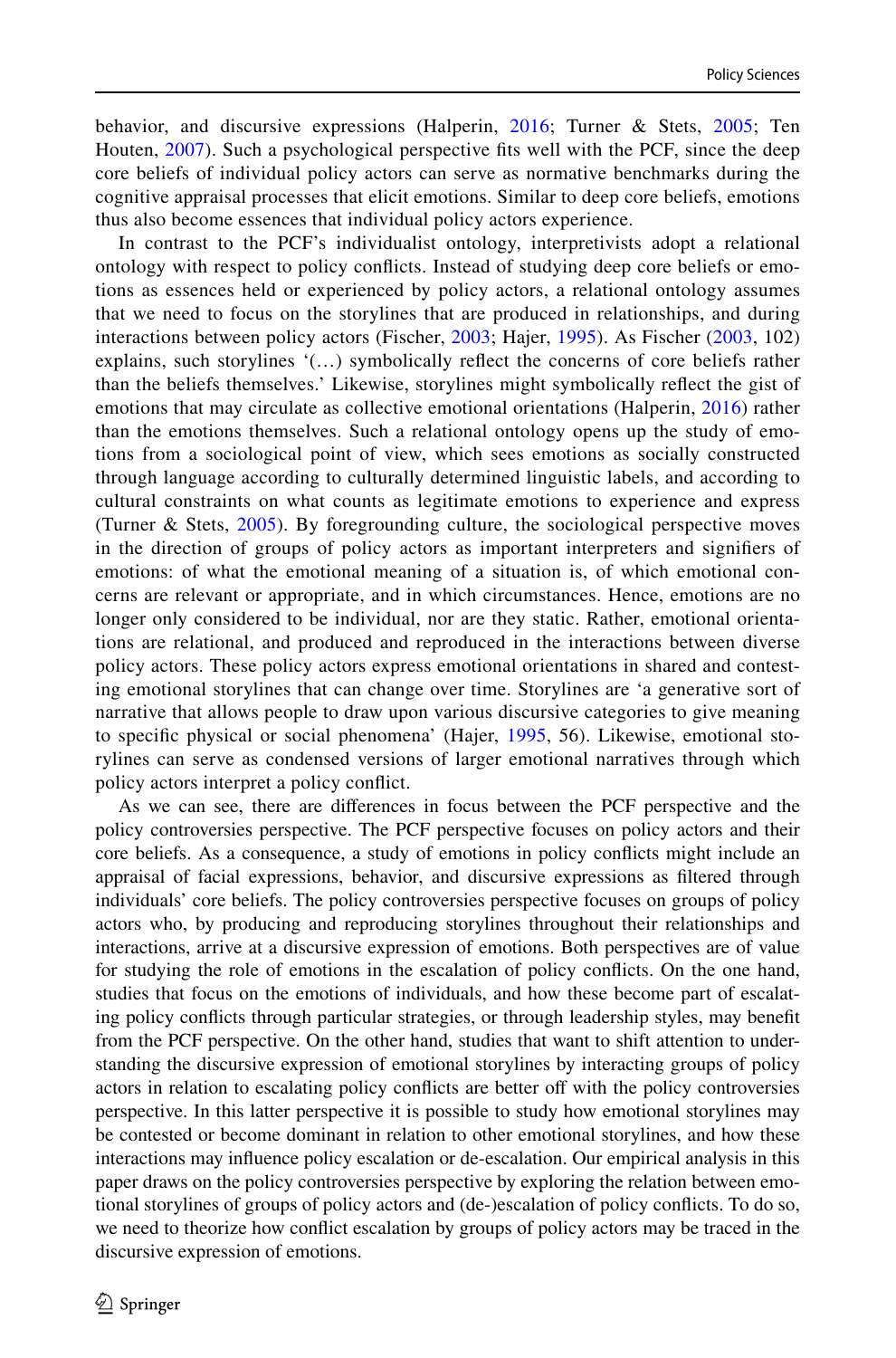#### **Tracing emotional storylines and their infuence on confict escalation**

Policy actors use storylines as shorthand constructs, enabling a connection of a variety of broader and deeper narratives through which they make sense of what is happening around them by interpreting ongoing relationships, interactions, and events. Storylines 'serve to position social actors and institutional practices in ongoing, competing narratives' (Fischer, [2003,](#page-13-14) 87), and to order and re-order their understandings of the situation (Hajer, [1995,](#page-13-15) 56). They serve as condensed versions of narratives or framings that suggest unity in discursively varying and complex narratives, by making concise statements that allude to patterns or connections. To this we can add that storylines refect the intertwined cognitive and emotional interpretations by policy actors of what goes on around them. By making sense of relations, interactions, and events, policy actors develop shared storylines carrying joint expressions of emotions, and as such can form coalitions. These coalitions around storylines represent diferent political realities (Hajer, [1995](#page-13-15)), and when these storylines are emotional ones they contain representations of the emotional aspects of political realities.

When employing emotions in their storylines, what might we expect policy actors to express? According to Ten Houten ([2007,](#page-14-7) 3), emotions can be seen as 'ways of coping and adapting to the social situations that life presents'. Emotions are often acute, elicited by a situation, episodic in nature, focused on external objects (persons, organizations), and made public through actions and movements shown by facial expressions, behavior, and stories. Consequentially, emotions are short-term reactions to events and information in social situations (Ten Houten, [2007;](#page-14-7) Jasper, [2018](#page-13-16)). Policy actors may discursively express such short-term reactions by talking about anger, fear, disgust, surprise, shock, disappointment, and joy. In addition, these short-term emotional reactions may be accompanied or replaced by long-term positive or negative feelings about others or objects (afective commitments), which can be found in utterances of love, hate, (mis) trust, respect, or contempt. All of these can also be accompanied or replaced by longterm feelings of approval or disapproval that stem from moral intuitions or principles (moral emotions), which can be recognized in policy actors referring to shame, guilt, pride, indignation, outrage, and compassion (Jasper, [2018,](#page-13-16) 4). According to Halperin, it matters a great deal which emotions are communicated in conficts, because the expression of specifc, discrete emotions can form collective emotional orientations, which, depending on the discrete emotion at stake, can prolong and further escalate conficts, or contribute to de-escalation and resolution (Halperin, [2016](#page-13-9), 27).

The discursive expression of discrete emotions may take three diferent forms in relation to confict (de-)escalation. First, research in social movements has shown that discrete emotions change, and are uttered by actors in *specifc combinations* at fxed points in time. Jasper ([2011](#page-13-17), 291), for instance, discusses 'moral batteries', which are combinations of expressed negative and positive emotions such as anxiety and hope, or shame and pride, which motivate action of a movement's activists at fxed points in time. Second, Williamson ([2011\)](#page-14-8) theorizes that *sequences* of expressed emotions may form chains over time, as one or several discrete emotions transform into other ones. She shows empirically how a religious movement managed to keep people returning to a camp by transforming confusion, fear, and anger into courage, sadness, and mostly hope. In the same vein, Kleres and Wettergren ([2017](#page-13-18)) demonstrate how hope and guilt help to transform fear into anger as a driver for action in climate activism, and Ransan-Cooper et al. ([2018\)](#page-13-6) show how anger drove the mobilization of the anti-coal seam gas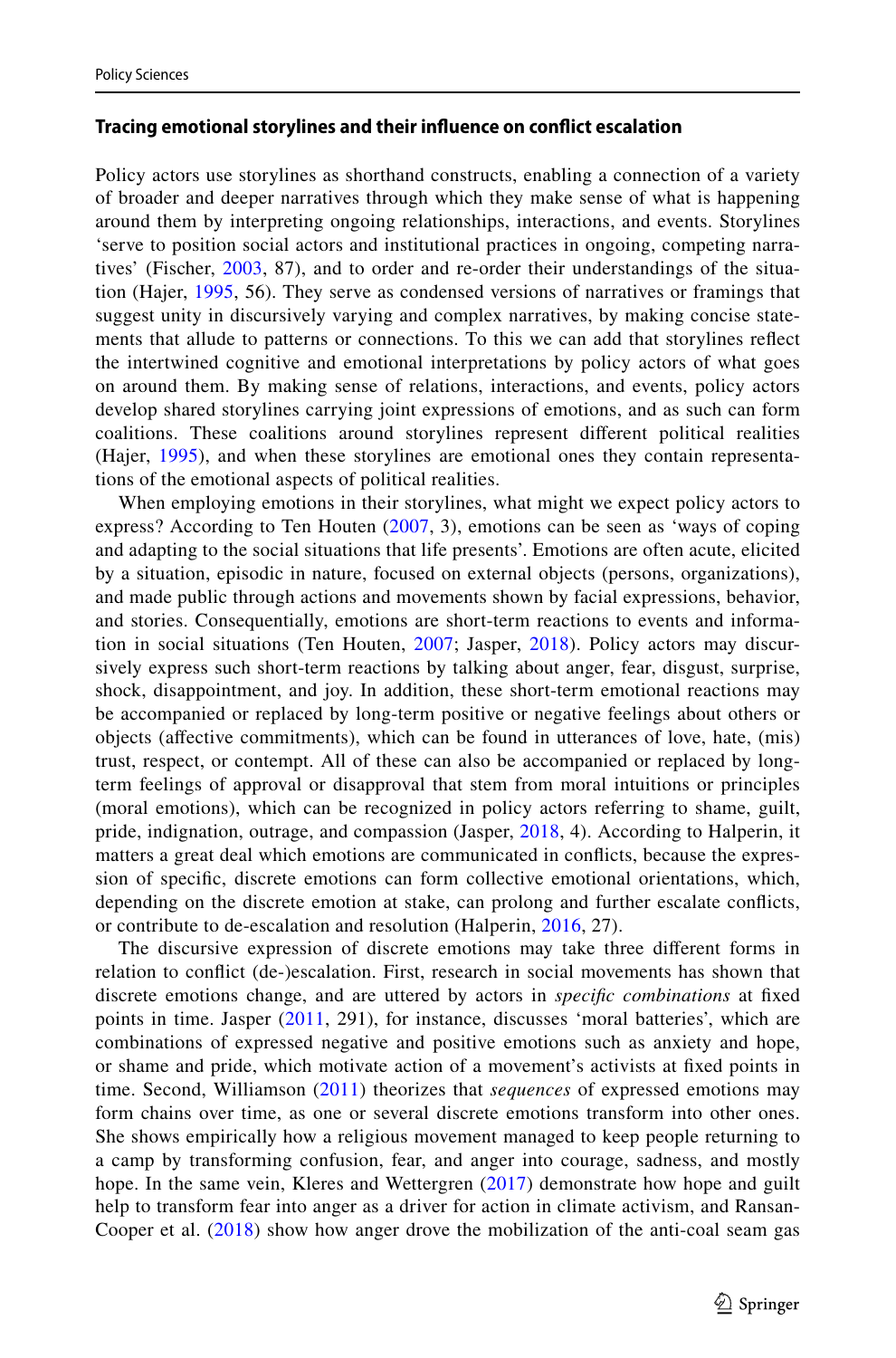movement in Australia, while the combination of anger and joy helped to sustain the movement over time. Third, another way in which emotional storylines may change is through the uttered *intensity* of discrete emotions. Turner and Stets ([2005](#page-14-6), 15–16) distinguish low, moderate, and high levels of intensity that can be traced in the specifc words through which emotions are expressed. Fear may, for instance, be expressed as concern, anxiety, or horror, ranging from low to high intensity. Another example would be expressions of low to high intensity anger, ranging from irritation, to frustration, and fury. Based on a close examination of language use, we explore if the emotional storylines of groups of policy actors increase in intensity over the course of an emerging policy confict.

By studying the combinations, sequences, and intensity of emerging emotional storylines, we aim to form an empirical understanding of the transformations in emotional storylines, and their relation to the moves and countermoves of groups of policy actors in the escalation of policy conficts.

## **Case study and methods**

#### **The case**

Ever since natural gas production started in Groningen in 1963, the gas felds have been owned by the Dutch state and exploited by the Nederlandse Aardolie Maatschappij (NAM), a joint venture of Shell and ExxonMobil. The economic and political stakes of gas production are enormous, with total revenues of 288 billion euros for the national government and 29 billion euros for the NAM (Scholtens, [2018](#page-13-19)), a great dependence of most households on gas for cooking and heating, and large interests in the export of gas (Mulder & Perey, [2018\)](#page-13-20).

All of this was rather uncontested until August 16, 2012, when the small village of Huizinge became the epicenter of an earthquake of 3.6 on the Richter scale. For decades, experts knew about the relationship between gas production and seismic activity, but predicted only minor damage (Mulder & Perey,  $2018$ ). The Huizinge earthquake and subsequent smaller ones proved these experts wrong, with a total number of 170,000 people experiencing damage to their houses, of which 85,000 experienced multiple instances of damage from consecutive earthquakes (Postmes et al., [2018](#page-13-12)). Soon after the Huizinge earthquake, the policy confict escalated. Municipalities and the regional authority, together with action groups Groninger Bodem Beweging (GBB) and Schokkend Groningen (SG), started to contest national decision-making and the way in which the NAM dealt with claims by individual citizens. Citizen action group GBB started on 6 November 2009 as an interest group which assisted citizens with their claims for damages. After the Huizinge earthquake, GBB grew exponentially from about 200 members to approximately 3300 by April 2016 (interviews GBB1, interviews GBB2). Schokkend Groningen (SG) emerged from GBB on April 28, 2013, when two active members decided to form a more radical action group.

Since 2012 the confict has escalated time and again, making it one of the longest-running policy conficts in the Netherlands. Due to the impact on so many people's lives, the confict is laden with emotional storylines, which are expressed by subnational governmental actors and the action groups as part of their contestation. Given the number of afected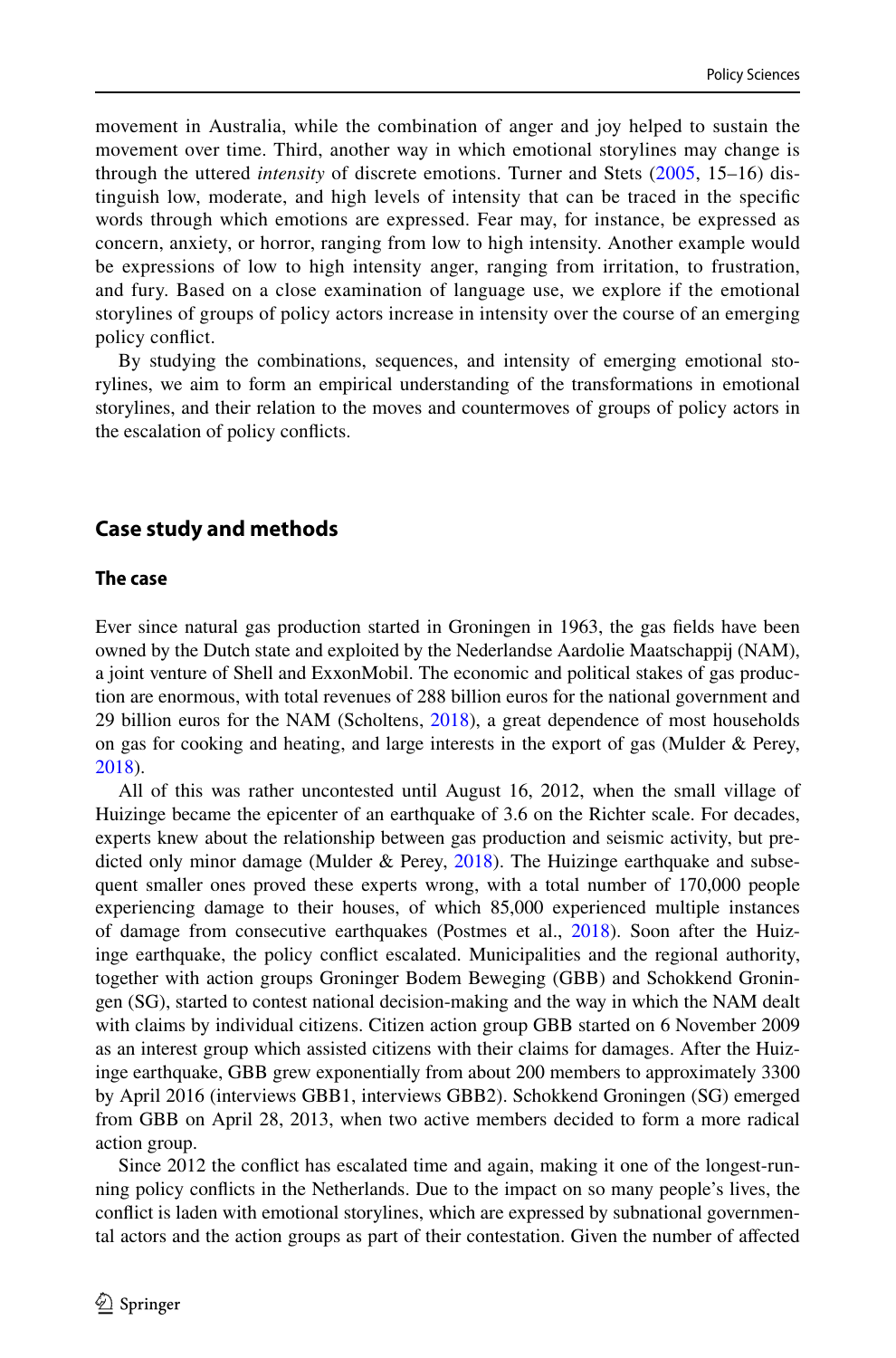

<span id="page-6-0"></span>**Fig. 1** Total number of articles in fve national newspapers (*NRC Handelsblad, De Volkskrant, Trouw, Algemeen Dagblad, and De Telegraaf*) and the regional newspaper *Dagblad van the Noorden*, September 2012– April 2015

people, the high economic and political stakes and the prevalence of emotional storylines over a longer time period, the case is very suitable for our study.

## **Methods**

We conducted a newspaper analysis of fve national newspapers: *NRC Handelsblad*, *De Volkskrant*, *Trouw*, *Algemeen Dagblad*, and *De Telegraaf*, covering a broad political spectrum. In addition we analyzed the well-read regional newspaper *Dagblad van het Noorden* for more detailed coverage. Our analysis focused on the period between September 2012, shortly after the Huizinge earthquake, and April 2015, when the policy confict started to cool of for a long period. From the LexisNexis academic NL database we retrieved 1053 national articles and 1771 regional ones. In Excel we created a dataset per year, per newspaper, and per number of articles, allowing us to map media attention for the earthquakes in Groningen (see Fig. [1](#page-6-0)).

We identifed three peaks in media coverage: January–April 2013, November 2013–February 2014, and December 2014–February 2015. We checked if the media coverage between the peaks contained important developments in the case related to confict escalation, which it did not. To limit our data set and to trace change over time, we analyzed all articles from these peaks, which amounted to a total of 1308 articles, 651 from the fve national newspapers and 657 from the regional paper. The two authors coded inductively with Atlas.ti with regular crosschecking of how text and codes were interpreted. We used 1308 administrative codes for types of articles, 1002 administrative codes for subnational governmental actors and action groups, and 315 content codes for emotional storylines by these actors. These storylines were coded by looking for words and phrases that directly mentioned emotions such as: 'people are *afraid* that…' or 'the government should be *ashamed* of…'. We also coded for metaphors indirectly referring to emotions, for example by using 'heat' to express anger: 'people are hot under the collar', or 'they will be in for a hot summer' (Edwards, [1999;](#page-13-21) Verhoeven & Duyvendak, [2015](#page-14-4)). In the coding process, only direct quotes by subnational governmental actors and activists were included, leaving out emotions attributed to them by journalists. From this inductive analysis we further analyzed: (1) combinations of emotional storylines, (2) sequences of emotional expressions,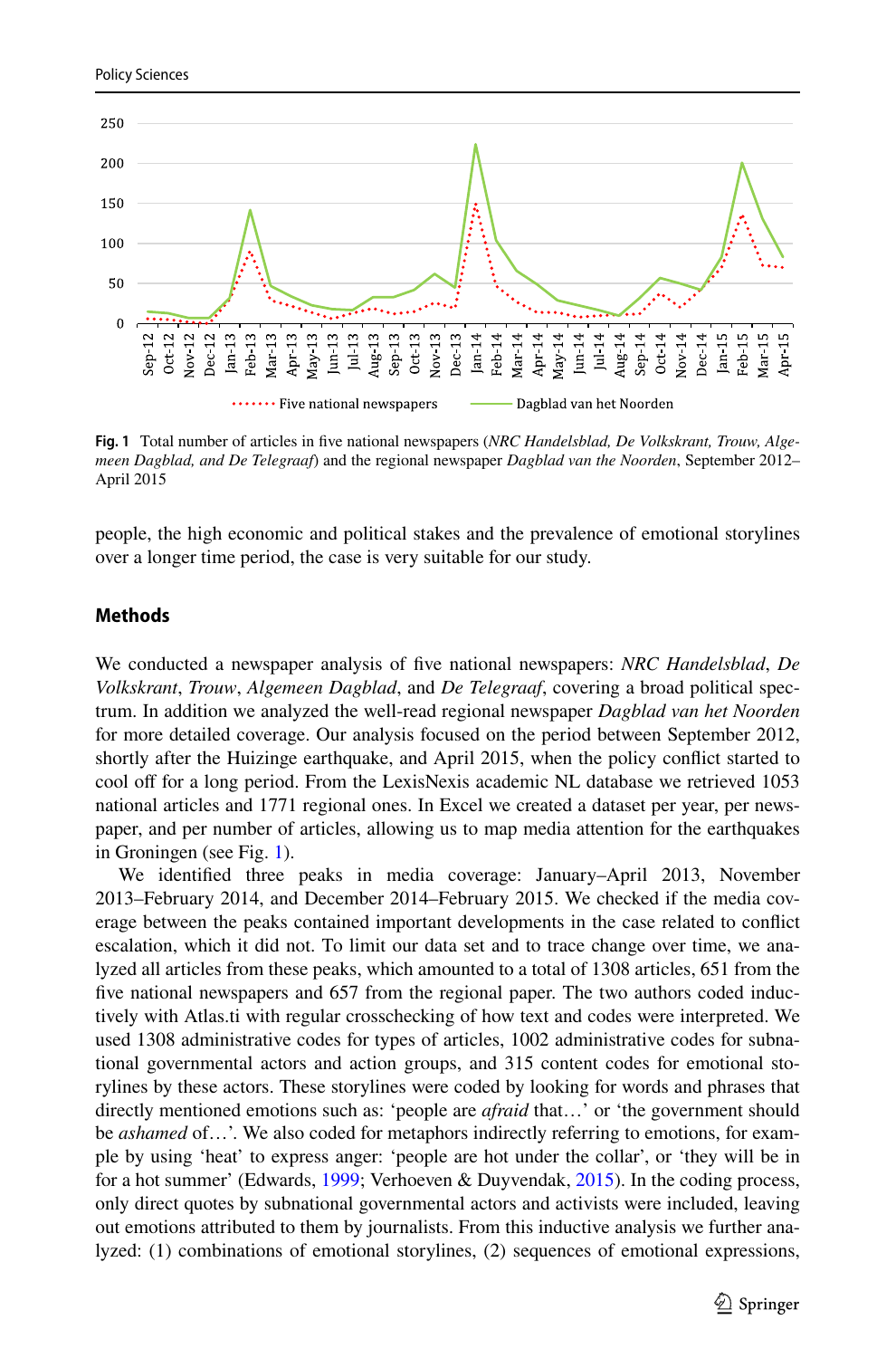and (3) increased or decreased intensity of expressed emotions through time. The combinations were analyzed per media peak, to see which emotional storylines were employed in a specifc time period. The sequences can only be observed by comparing the emotional storylines between the diferent media peaks. Increasing or decreasing intensity of emotional storylines can especially be observed by comparing the media peaks, although changes of intensity within a peak are also conceivable. We used axial coding to label emotional storylines related to combinations, sequences and intensity.

In addition, we analyzed web content, such as blogs, stories of protests, and other materials used by subnational governmental actors, GBB, and SG, and we conducted three in-depth interviews with four members of the two action groups (which mainly serve as background information). The coding as described above was also applied to these sources. Since we conducted an exploratory study in which we aimed to identify patterns in the specifc language used to express emotions, we did not further quantify our coding process to establish dominance in the patterns. Our main aim was to explore the possible patterns of expressed emotions. The absence of quantitative analysis is a limitation of this study. Our fndings and coding scheme might be used for quantifcation in new research projects. The quotes chosen in the results are exemplary quotes for the emotional storylines expressed by governmental actors, and citizen action groups in this period. We do not present all coded quotes per media peak, but use the ones that are most telling about or representative of all these quotes.

# **Results**

## **Media peak 1: storylines about anxiety, anger, and questionable trustworthiness**

The most prominent emotional storyline to be found during the frst media peak is about anxiety. In this storyline, most of all subnational governmental actors but also action groups expressed the concern of citizens in the area about unsafety caused by the unexpected magnitude of the earthquakes and the ensuing damage, and they used expressions of anxiety to argue what should be done. For example, the regional deputy expressed this storyline as follows: "I am *scared* by the risks for north Groningen. Earthquakes of 5 on the Richter scale. That is quite something. (…) The minister should come to explain why north Groningen is exposed to these risks. He should take away people's *anxiety* that things will get out of control" (Regional deputy, *DvhN*, 26-01-2013).<sup>1</sup> Or, as the mayor of one of the cities in the region expressed it in a national newspaper: "There are *concerns* here about heavier earthquakes caused by gas production in Groningen. People are getting *scared*, asking: how does this end?" (*NRC*, 7-02-2013).

The same storyline was also expressed by action group GBB, for example by using the emotional language of 'not feeling safe': "I have talked a lot with people and seen what it does to them. It paralyzes them. They cannot do anything and *do not feel safe* any longer. Gradually it controls their whole life. I know people who *sleep with their clothes* on, and who run into the street when they feel something" (*DvhN* April 9, 2013). This quote also illustrates how GBB activists tried to make sense of what the people in the region

<span id="page-7-0"></span> $<sup>1</sup>$  All quotes from interviews, newspaper articles, and other used materials were translated to English by the</sup> authors and checked by a native English speaker who also speaks Dutch.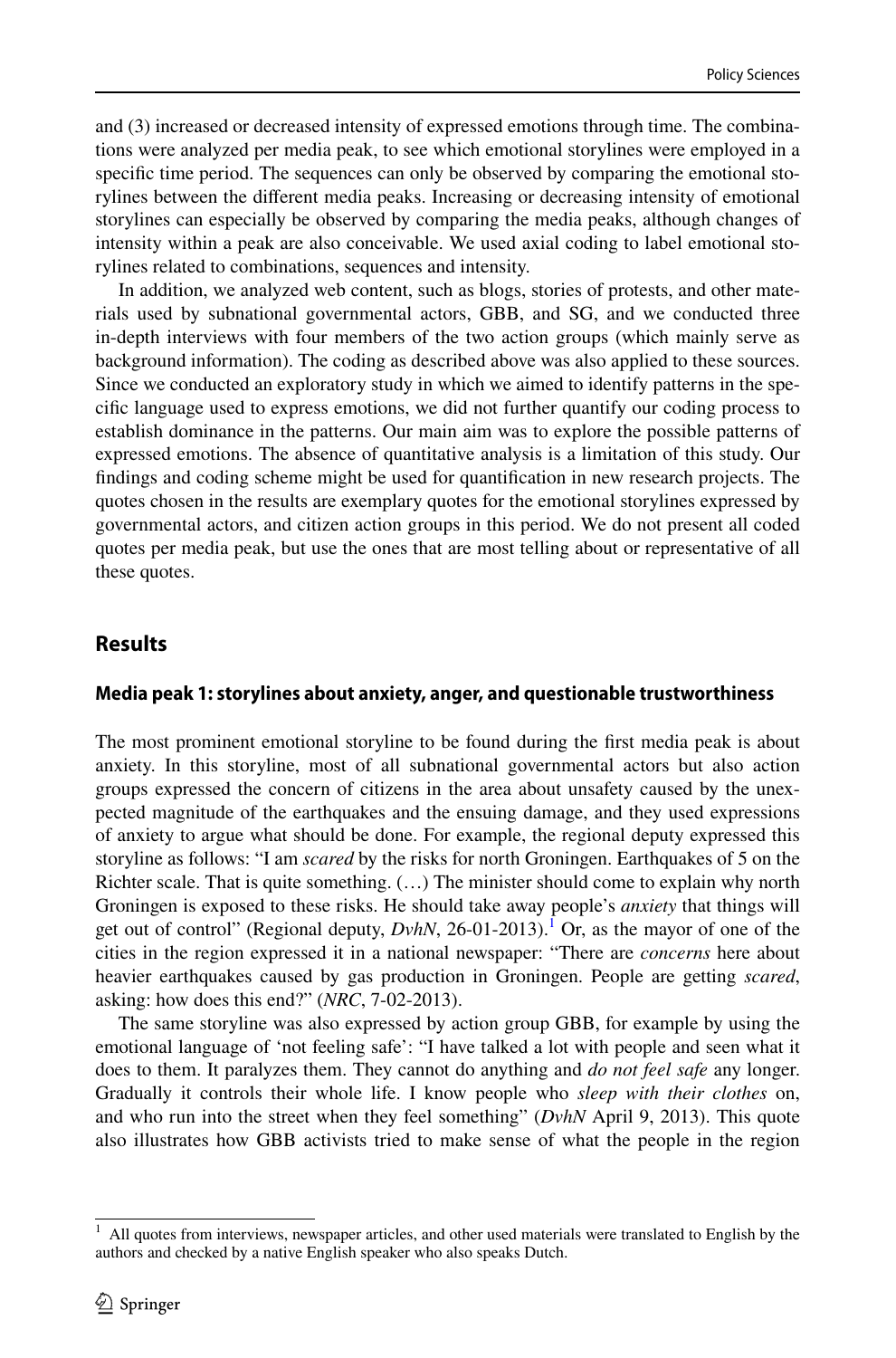were feeling. Similar to the subnational governmental actors, GBB expresses anxiety and emphasizes the expectation of something bad happening (the fear of earthquakes), and shows how it afects people (they sleep with their clothes on).

In addition to this prominent storyline about anxiety, two others emerged during this period, which would become much more important in later stages of the confict. The frst storyline is about anger, which was initially voiced by the SG activists. In this storyline, the core message was that the earthquakes are induced by gas production, and that the damages caused by the earthquakes but also the way governmental actors are responding, raises anger. The SG activists for example said that they most of all felt anger: "most of it is plain *anger* about what they infict upon us, and not only us but in fact all Groningers" (interview SG). The anger storyline tied together personal frustrations and injustices inficted on the citizens of Groningen by the gas producing company NAM and the Minister of Economic Afairs.

The second storyline that emerged was one about trust. In this storyline, the line of reasoning was that to prevent anxiety and anger from further deepening, the national government needed to start acting in a trustworthy manner. This storyline was for example uttered by one of the regional authorities: "It cannot be the case that citizens and businesses sufer indirect damages or are afected by drawbacks as such. A *trustworthy* and *proactive* approach to this issue is required" (*DvhN*, 9 February 2013). The overall story that emerged in peak one was that in order to make citizens less anxious or angry, the national government needed to start acting in a more trustworthy way.

#### **Media peak II: storylines about fear, distrust, and contempt**

During the second media peak, the emotional storyline of anxiety intensifed into fear. In this storyline the core idea is that citizens are no longer just worried but are starting to experience fear, and are feeling very unsafe. For example, the action group GBB launched a video campaign based on the expression of fear. GBB's narrative in these videos was that gas production leads to severe earthquakes and that the unknown risks cause fear. In the production of three videos, exemplary narratives were told: a young girl that felt unsafe, a man who could not sell his house in order to leave the area, and an older woman who could not sleep due to emotional problems (interview GBB1, interview GBB2).<sup>2</sup> In the example of the young girl, we hear a woman's voice saying: "This is Mieke. Mieke does not sleep well. Not due to hunger, sadness or loneliness, but due to *fear*. *Fear* of earthquakes through gas extraction in Groningen" (YouTube, accessed February 7, 2017). Compared to the frst media peak, when anxiety was expressed in terms of 'concerns', 'being scared', or 'taking away anxiety', the direct usage of the term *fear* in relation to earthquakes suggests an increase of the intensity of this type of emotional storyline. Concern and being scared can be considered low to moderately intense expressions, whereas the term fear is associated with a high intensity expression related to an imminent threat (Ten Houten, [2007](#page-14-7); Svendsen, [2008](#page-14-9), KNMI [2013\)](#page-13-22).

In this peak, the storyline of anger transformed into contempt. This was most of all visible in discursive expressions by the radical action group SG. From early 2014 onward,

<span id="page-8-0"></span><sup>2</sup> To watch the three videos please follow these URLs:

[https://www.youtube.com/watch?v=88\\_Z8LXm44A;](https://www.youtube.com/watch?v=88_Z8LXm44A) <https://www.youtube.com/watch?v=E2JgHx65mQ8>; <https://www.youtube.com/watch?v=EjAZOtxmzq0>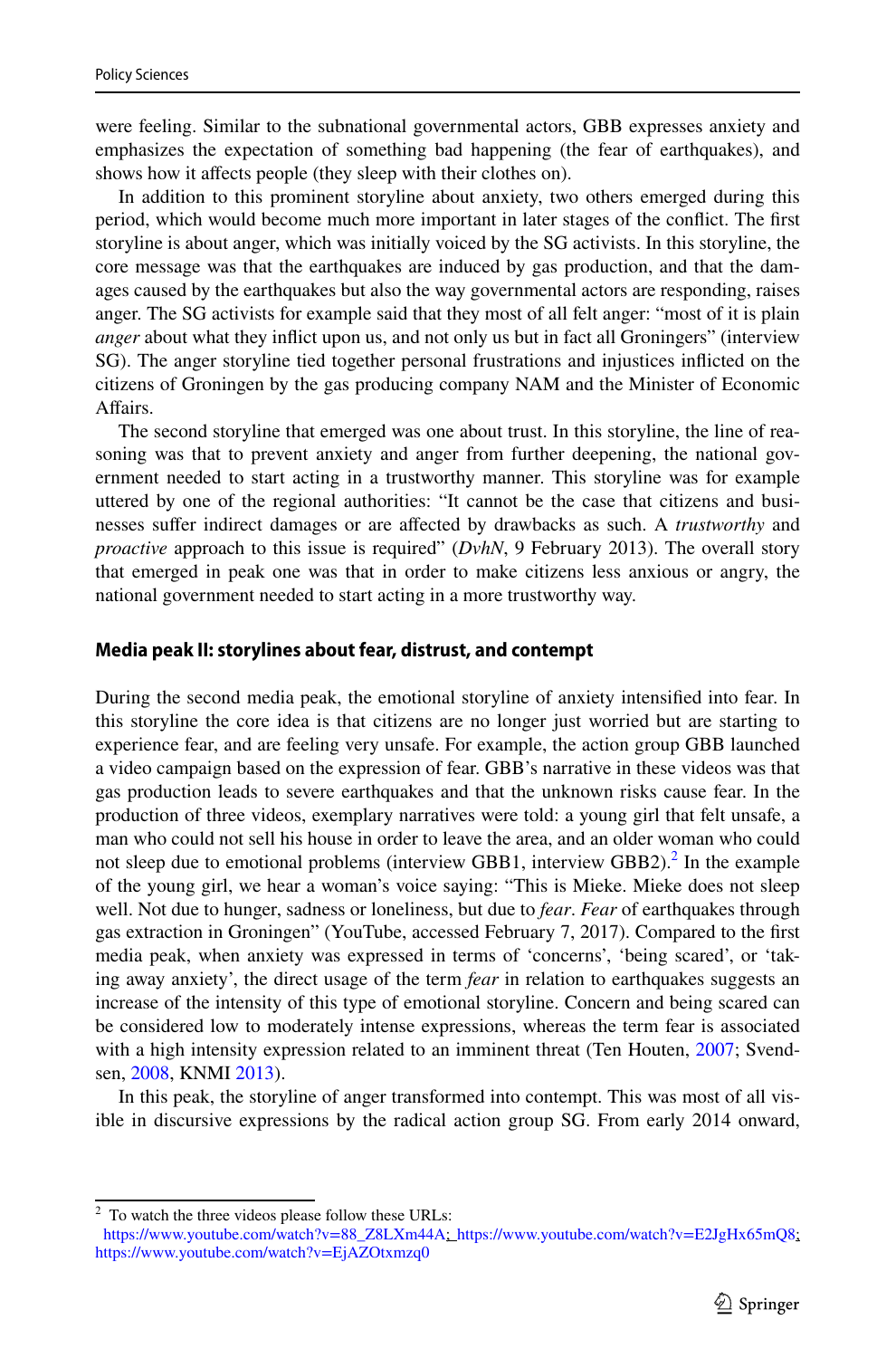SG started to make judgments about 'the other' as immoral, not willing to correct their wrongdoing, and to be looked down upon (Ten Houten, [2007](#page-14-7); Fischer & Giner Sorolla, [2016;](#page-13-23) Jasper, [2018](#page-13-16)). For example, in January 2014, during a hearing of a parliamentary committee on location in Groningen, a core member of SG, when asked how trust could be restored, cried out: "Help people with problems, and frst people with psychological problems. Do you want to *have it on your conscience* if people are driven to suicide?<sup>[3](#page-9-0)</sup>" Not helping people with psychological problems was cast as immoral, and as something which nobody wanted to have on their conscience. The contempt-ridden storyline stretched beyond the minister and members of parliament, by also including the NAM. An example can be found in an email to departing NAM CEO Bart van de Leemput which SG published on their website. Part of this email read as follows: "there are *pending crime reports* against you and Henk Kamp [the minister], how about those? Have you been to a police station? Did they interrogate you? If so, how does it make you feel? *Do you feel guilty as*  well? Do you sleep well? It is the sleep of the innocent?"<sup>[4](#page-9-1)</sup> In the email, the NAM's CEO was sketched as incompetent and immoral because he had, in their opinion, risked many lives. With the expression of contempt, there is no longer a call upon those considered responsible to redress their wrongdoings, as would be the case when anger is expressed, but instead contempt is expressed by threatening the responsible persons, distancing from them, and looking down on them (Fischer & Giner-Sorolla, [2016](#page-13-23)).

Meanwhile, the trust storyline from the frst media peak, which talks about a 'trustworthy approach' being needed to make people feel less anxious and angry, was transformed into a distrust storyline by alluding to 'the breach of trust' that is 'growing'. For example, the leader of the regional authority expressed how current decision-making and policy-making falls short and 'feeds' distrust: "The *breach of trust only grows* the longer the answer by the government to uncertainties concerning the safety of gas production and proposals to maintain livability fail to appear. It feeds the thought that nothing will come from safety and compensation" (*DvhN*, December 21, 2013). Hence, in this second episode of the confict, the overall story intensifed in emotions and this was connected to a growing breach of trust. For those who were expressing anxiety in peak one, this now became fear. The discursive expression of anger had transformed into contempt. In connection to this intensifcation of emotional storylines, a third storyline about growing distrust became more important: the responsible authorities and industrial actors had not dealt with the issues in a trustworthy manner, which made distrust in them grow.

## **Media peak III: storylines about anger and contempt**

In our analysis we see that the two predominant emotional storylines during the third media peak further shifted toward anger and contempt, and that these were related to distrust in national government and the NAM. In response to the Dutch Safety Board, for example, subnational governmental actors expressed *their* anger – and not only that of their citizens. For example, the Mayor of the City of Groningen argued that the people in the region of Groningen were being '*shamefully misled*', and called for a parliamentary investigation (*De Volkskrant* February 19, 2015). Another regional official was very annoyed, calling for

<span id="page-9-0"></span><sup>3</sup> [http://www.hskrant.nl/evenementen/19848/john-lanting-beloofd-nieuw-onheil-tijdens-hoorzitting-van](http://www.hskrant.nl/evenementen/19848/john-lanting-beloofd-nieuw-onheil-tijdens-hoorzitting-van-kamercommissie/)[kamercommissie/](http://www.hskrant.nl/evenementen/19848/john-lanting-beloofd-nieuw-onheil-tijdens-hoorzitting-van-kamercommissie/) (accessed February 7, 2017).

<span id="page-9-1"></span><sup>4</sup> <http://schokkend-groningen.nl/website/nieuws-uit-de-media-2014-deel-2> (accessed February 7, 2017).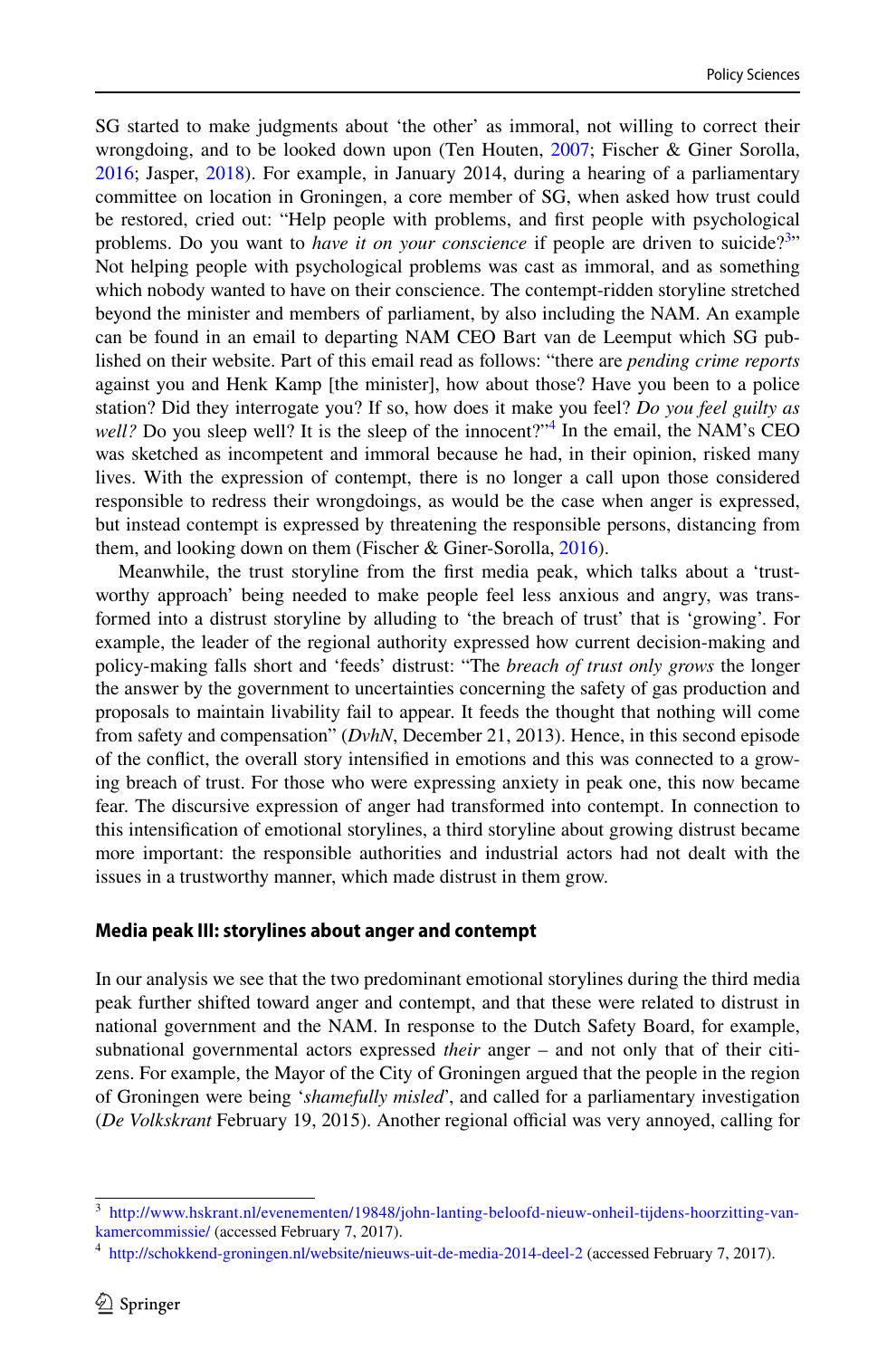the recognition of people that complained about the government, and for drastic measures against prevailing forms of decision-making: "*Their remarks were put aside as nonsense*. They should be given recognition in retrospect. (…) Safety was subordinate to fnancial interests. The gas bastion needs to be forced open" (*DvhN* February 19, 2015). Both the mayor and the regional deputy focused on the unjustifable acts by the national government and the NAM. The deputy added a recommendation to restore the violation of the moral order by forcing open the 'gas bastion', a metaphor referring to a fortifcation or a stronghold which would take quite some effort to subjugate. Such unjustifiable acts and moral violations are strongly connected to anger in emotion literature (Turner & Stets, [2006](#page-14-10), Jasper, [2018](#page-13-16), Ten Houten, [2007\)](#page-14-7).

Similar to subnational governmental actors, the rather moderate GBB activists in this period started to employ anger storylines by addressing the minister. For example, GBB's secretary Dick Kleijer remarked in the regional newspaper: "Even when the State Supervision of Mines gave the recommendation to substantially lower the gas extraction in January 2013, the minister did not follow up on that. *We blame him very much* for that. *Trust* is further away than ever" (*DvhN* January 12, 2015). Here we see that also the action groups started connecting anger storylines to trust or distrust storylines related to the national government. They blamed the minister for unjustifable acts, which is a clear sign of referring to anger. In addition, this blaming of the minister was connected to distrust.

This distrust was also expressed by the other action group, SG, that gatecrashed the Province of Groningen's New Year's Reception in January 2015 and took to the stage uninvited to make a speech, in which they decried that the Netherlands 'is *no longer a democ*racy but a dictatorship'.<sup>5</sup> One more example of how contempt got connected to distrust in this episode of the confict: in a parliamentary debate in The Hague with the minister, a core member of SG screamed from the public gallery: "Henk [frst name of the Minister], if you want to have my wife's death on *your conscience* you will have a problem" (*DvhN* February 13, 2015). In this third episode of the confict, the main story emotionally intensifed from fear to anger to contempt about the consequences of the induced gasquakes, and these emotions led to distrust most of all in national government, and for some even in the whole democratic system.

# **Conclusions**

The Groningen case shows that emotional storylines expressed in a case of heated policy confict comprise the following negative emotions: anxiety/fear, anger, and contempt. Within each media peak, one overall story emerged in which these emotions were connected in diferent ways to a problematization of the trustworthiness of government actors and the NAM. A pattern emerged of moving from anxiety to fear, to anger and contempt in connection to increasing distrust. The combinations and sequencing of the emotional storylines, as well as their increasing intensity, suggest a process of emotionally expressed escalation.

The *combinations* of storylines in each peak all convey negative emotions: anxiety, anger, and questioning trustworthiness (peak 1); fear, contempt, and a warning for distrust

<span id="page-10-0"></span><sup>5</sup> [http://www.rtvnoord.nl/nieuws/143345/Schokkend-Groningen-pakt-podium-bij-nieuwjaarsreceptie-provi](http://www.rtvnoord.nl/nieuws/143345/Schokkend-Groningen-pakt-podium-bij-nieuwjaarsreceptie-provincie) [ncie](http://www.rtvnoord.nl/nieuws/143345/Schokkend-Groningen-pakt-podium-bij-nieuwjaarsreceptie-provincie) (accessed February 7, 2017).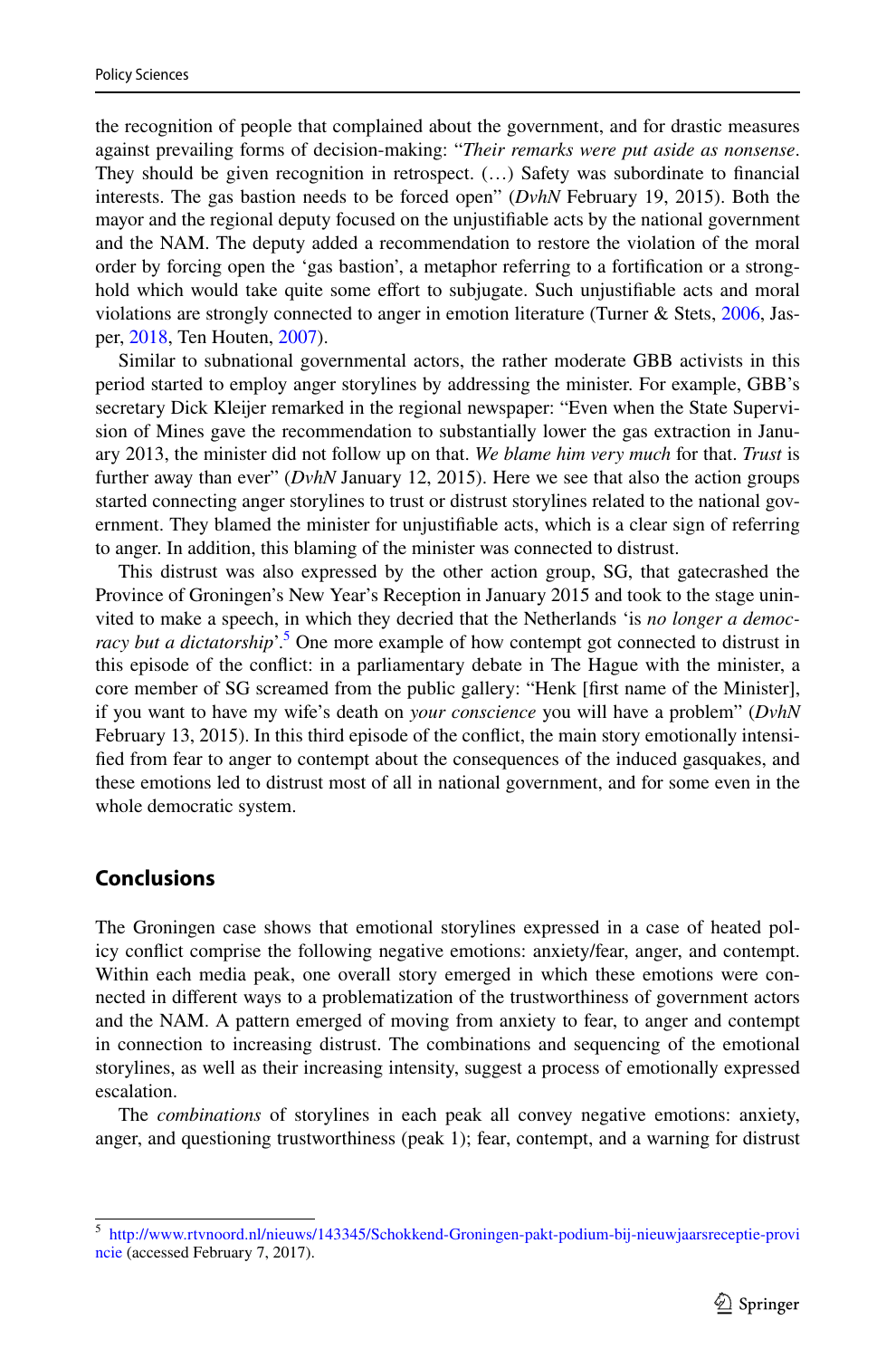(peak 2); and anger, and contempt, with distrust (peak 3). When interpreting these specifc negative emotional storylines with the help of existing literature on emotions, we see that anxiety and fear are usually related to anticipated risks. With anxiety/fear storylines, policy actors express the expectation of 'evil' or of an imminent threat, and there is not a concrete wrongdoer (Ten Houten, [2007;](#page-14-7) Jasper, [2018;](#page-13-16) Svendsen, [2008\)](#page-14-9). Anxiety and fear in our case study were about the magnitude of the induced earthquakes. The anger storyline indeed pointed to specifc actors that commit unjustifable acts which require a repairing of the moral order, something which is also recognized in the literature (Turner & Stets, [2006,](#page-14-10) 553–554). Contempt storylines convey a judgment of specifc actors that looks down on them as 'stupid, incompetent and immoral', and not willing to correct their wrongdoing (Fischer & Giner Sorolla, [2016](#page-13-23), 346–347; Ten Houten, [2007;](#page-14-7) Jasper, [2018](#page-13-16)). From the literature, we also know that trustworthiness/distrust storylines signal a lack of legitimacy caused by actors not operating according to formal or informal rules (Jasper, [2018](#page-13-16), 113). Hence, in the anxiety/fear storylines the issue at stake is a threat in the future that may be difcult to control. In the anger and contempt storylines the problem lies with specifc actors that are to blame (e.g., Benford  $&$  Snow, [2000](#page-13-24)). Finally, storylines of trustworthiness/distrust point to the issue being a lack of legitimacy for those considered responsible for causing or solving the problem.

A second element in the emotionally expressed escalation that is relevant for understanding how escalation takes place, is the *sequences* of emotional storylines that develop over time. The main change between the three media peaks is that anxiety (peak 1), and fear (peak 2), were followed by anger (especially during peak 3), and contempt. We know from other research that the change from anxiety/fear to anger can provide a strong motivation for people to engage in protest (Jasper, [1998](#page-13-25); Verhoeven & Duyvendak, [2015\)](#page-14-4). In particular, moderate people can be triggered by the anger storyline to take action. The literature also shows that shifting from anger to contempt can offer a motivation to people with more radical views to also act in more radical ways (Tausch et al., [2011\)](#page-14-11).

A third element in the emotionally expressed escalation was that over time we see indications of the growing *intensity* of emotional storylines. The frst important change of emotional intensity is between media peaks I and II, in which the anxiety storyline shifted to fear, suggesting a more intense expression of this emotion. Second, over time the intensity of emotional storylines also changed from anger to contempt, and we observed a shift from the questioning of trustworthiness of those considered responsible, to a distrust storyline.

These fndings give in-depth insights into how emotional storylines are a form of policy conflict escalation in itself (cf. Wolf  $\&$  van Dooren, [2017\)](#page-14-2) that develops in relation to and on top of other well-known forms of escalation such as increasing issue complexity, use of heavier tactics, use of resources, support by allies and psychological distancing (Glasl, [1982;](#page-13-8) Rubin et al., [1994](#page-13-7)). Policy confict escalation in terms of emotional storylines takes place in *specifc combinations* of expressed discrete emotions; through changes in *sequences* of emotional storylines; and through an increased *intensity* of policy actors' expressed negative emotions.

Within this paper, we have initiated an exploration of the relationship between emotional storylines and policy confict escalation. Analysis of the media peaks indicates that specifc decisions of the Dutch national government may have fueled the escalation in terms of emotional storylines. For example, in the frst peak, the national government decided to reduce gas production in the area but citizens and regional officials demanded more reduction, while in peak III a report was published that concluded that economic interests had always been more important in decision-making on gas production than people's safety, which stirred anger storylines (*De Volkskrant* February 19,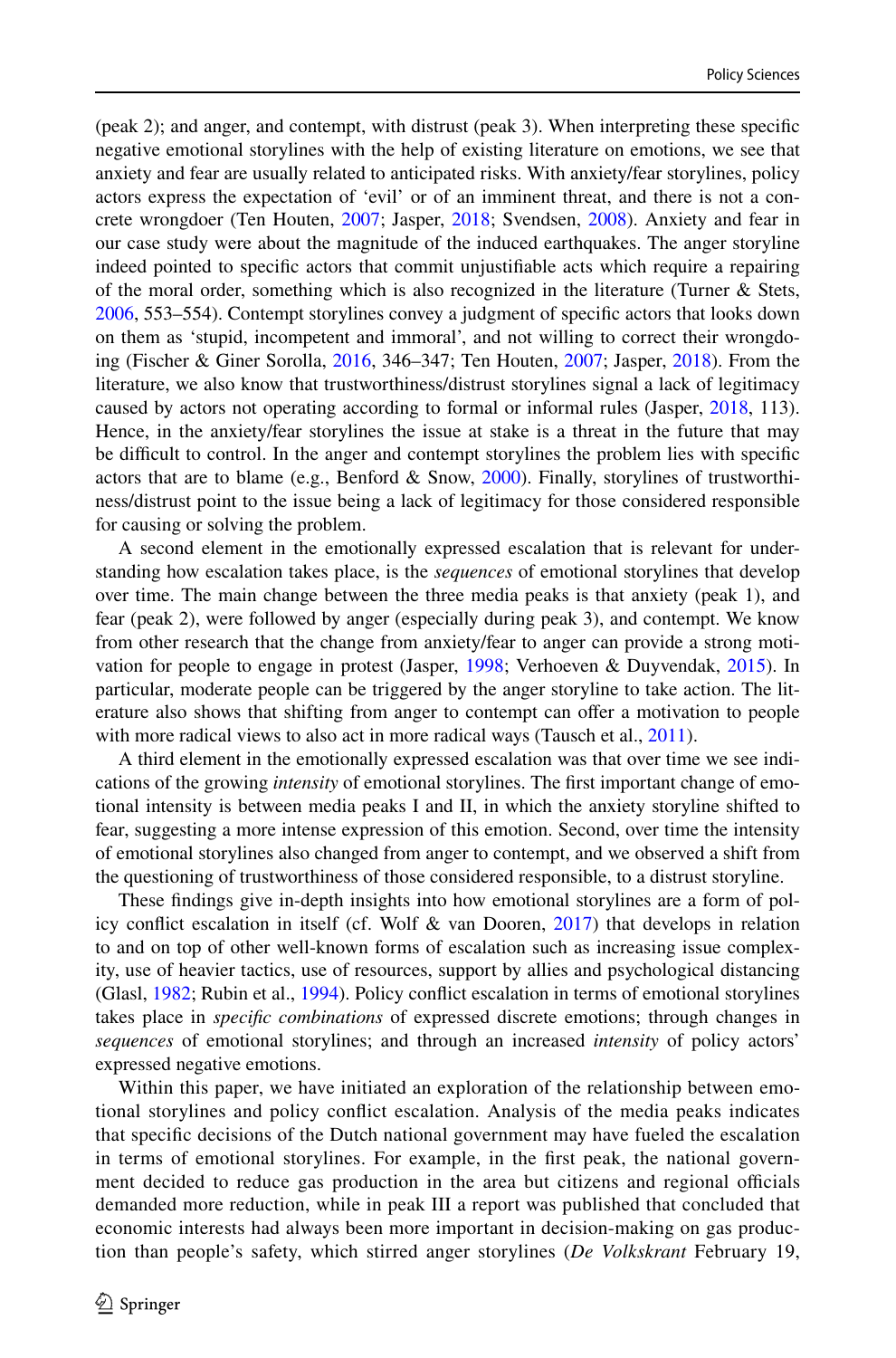2015). However, the relations between these types of decisions by proponents of a policy, and the expression of emotional storylines by opponents, need further investigation.

Our study also has limitations in that the empirical part is based on a single case. To overcome this limitation, future interpretive studies can develop other case studies, preferably comparative ones, to further confrm or reject our fndings. In addition, future interpretive studies can quantify emotional storylines through big data analysis, without losing the nuance of discursive expressions involved in the growing emotional intensity of these storylines. This would require context-sensitive machine learning by, for example, developing elaborate libraries of emotion words and frequently used metaphorical expressions.

Our study contributes to the PCF approach to policy confict in at least two ways. First, the diferent combinations and sequences of emotional storylines that we found contribute to the idea of policy threats in the PCF. Policy actors may interpret developments as threatening, and our study suggests that this interpretation can lead to an emotional escalation not only at the behavioral level of individuals but also at the social level through shared storylines of anxiety, anger, contempt or distrust. Second, the PCF suggests that the intensity of policy confict depends on whether policy actors are willing to compromise on their policy positions. Our fndings indicate that sequences of emotional storylines that develop over time from anxiety, to fear, anger and contempt, can contribute to policy actors' willingness to engage in contention. Similarly, the words used to express such emotional storylines can become more intense over time. By studying sequences and intensity of emotional storylines, more detailed insights can be developed on why policy actors may become ever more deeply convinced of defending their policy position and increasingly engage in contentious behavior. Future research that attempts to integrate our approach to emotional storylines with the PCF could try to combine the analysis of media material with extensive in-depth interviews among individual policy actors, as well as surveys to get a better impression of the role emotions play in contending policy positions. In relation to policy confict escalation, it would be interesting to investigate: (1) if there are diferences between the emotional storylines of individual policy actors and groups of policy actors; (2) how these storylines infuence each other; (3) what role core beliefs and frames play in the construction of these storylines; and (4) how emotional storylines by individuals or groups interact with behavioral aspects such as the use of strategies and tactics. To capture the current state of knowledge on the role of emotions in policy confict escalation, a 1970s song by the Carpenters is brought to mind: 'We've only just begun'.

**Acknowledgements** We wish to express our gratitude to the three anonymous reviewers whose comments and suggestions helped improve this article.

# **Declarations**

**Confict of interest** The authors declare that they have no confict of interest.

**Open Access** This article is licensed under a Creative Commons Attribution 4.0 International License, which permits use, sharing, adaptation, distribution and reproduction in any medium or format, as long as you give appropriate credit to the original author(s) and the source, provide a link to the Creative Commons licence, and indicate if changes were made. The images or other third party material in this article are included in the article's Creative Commons licence, unless indicated otherwise in a credit line to the material. If material is not included in the article's Creative Commons licence and your intended use is not permitted by statutory regulation or exceeds the permitted use, you will need to obtain permission directly from the copyright holder. To view a copy of this licence, visit[http://creativecommons.org/licenses/by/4.0/.](http://creativecommons.org/licenses/by/4.0/)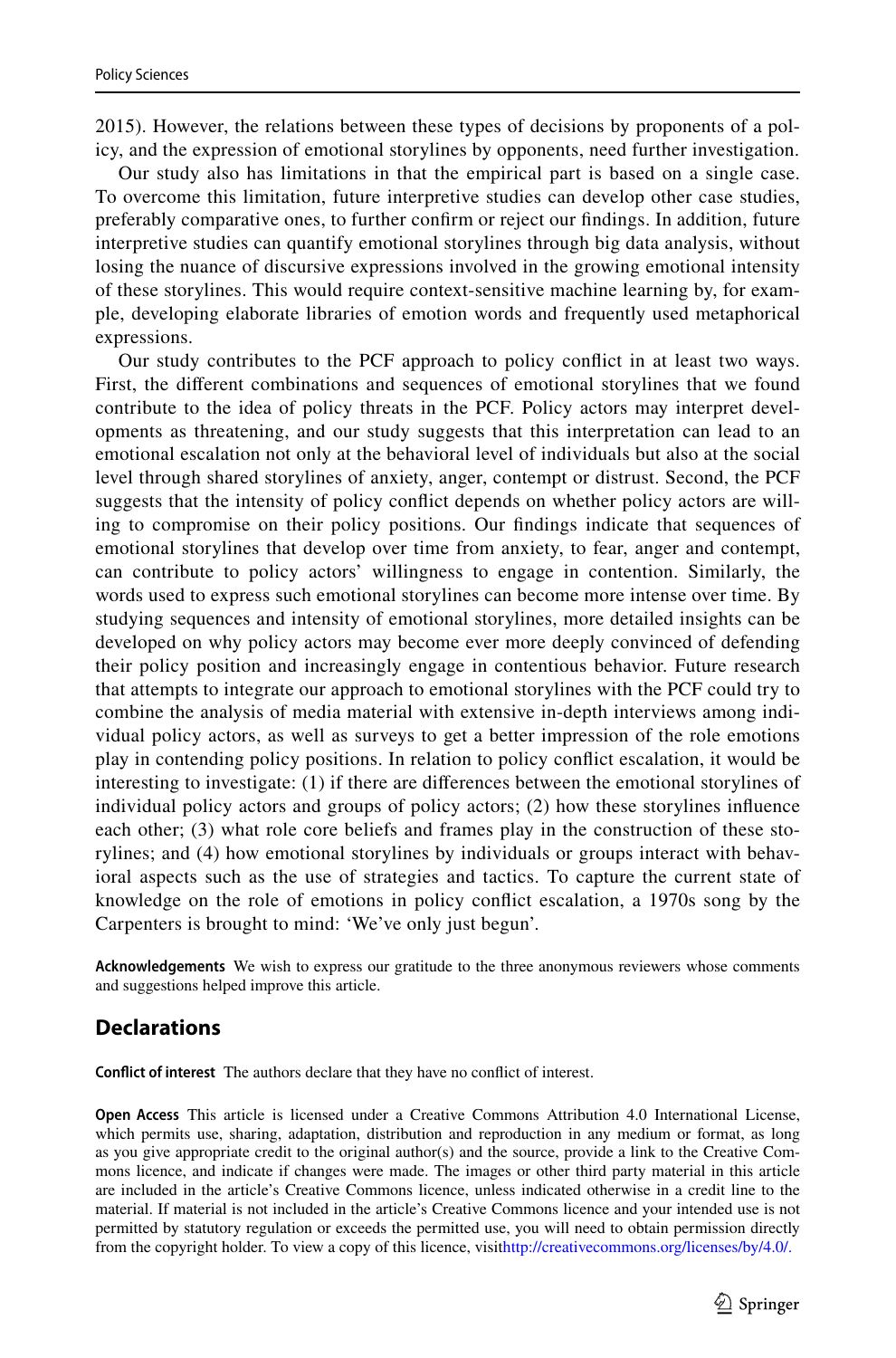# **References**

- <span id="page-13-24"></span>Benford, R. D., & Snow, D. A. (2000). Framing processes and social movements: An overview and assessment. *Annual Review of Sociology, 26*, 611–639. <https://doi.org/10.1146/annurev.soc.26.1.611>
- <span id="page-13-1"></span>Cuppen, E., Brunsting, S., Pesch, U., & Feenstra, Y. (2015). How stakeholder interactions can reduce space for moral considerations in decision making: A contested CCS project in the Netherlands. *Environment and Planning A, 47*(9), 1963–1978.<https://doi.org/10.1177/0308518X15597408>
- <span id="page-13-2"></span>Dodge, J., & Metze, T. (2017). Hydraulic fracturing as an interpretive policy problem: Lessons on energy controversies in Europe and the U.S.A. *Journal of Environmental Policy & Planning, 19*(1), 1–13. <https://doi.org/10.1080/1523908X.2016.1277947>
- <span id="page-13-3"></span>Durnova, A. (2018). A Tale of 'Fat Cats' and 'Stupid Activists': Contested values, governance and refexivity in the Brno railway station controversy. *Journal of Environmental Policy & Planning, 20*(6), 720– 733. <https://doi.org/10.1080/1523908X.2013.829749>
- <span id="page-13-10"></span>Durnova, A., & Weible, C. (2020). Tempest in a teapot? Towards new collaborations between mainstream policy process studies and interpretive policy studies. *Policy Sciences, 53*(3), 571–588.
- <span id="page-13-21"></span>Edwards, D. (1999). Emotion discourse. *Culture & Psychology, 5*(3), 271–291. [https://doi.org/10.1177/](https://doi.org/10.1177/1354067X9953001) [1354067X9953001](https://doi.org/10.1177/1354067X9953001)
- <span id="page-13-23"></span>Fischer, A., & Giner-Sorolla, R. (2016). Contempt: Derogating others while keeping calm. *Emotion Review, 8*(4), 346–357.<https://doi.org/10.1177/1754073915610439>
- <span id="page-13-14"></span>Fischer, F. (2003). *Reframing public policy. Discursive politics and deliberative practices*. Oxford University Press.
- <span id="page-13-0"></span>Forester, J. (2013). *Planning in the face of confict. The surprising possibilities of facilitative leadership*. Planners Press.
- <span id="page-13-8"></span>Glasl, F. (1982). The process of confict escalation and roles of third parties. In G. B. J. Bomers & R. B. Peterson (Eds.), *Confict management and industrial relations* (pp. 119–140). Kluwer Nijhof Publishing.
- <span id="page-13-4"></span>Griggs, S., & Howarth, D. (2013). *The politics of airport expansion in the United Kingdom*. Manchester University Press.
- <span id="page-13-15"></span>Hajer, M. A. (1995). *The politics of environmental discourse. Ecological modernization and the policy process*. Oxford University Press.
- <span id="page-13-9"></span>Halperin, E. (2016). *Emotions in confict. Inhibitors and facilitators of peace making*. Routledge.
- <span id="page-13-25"></span>Jasper, J. M. (1998). The emotions of protest: Afective and reactive emotions in and around social movements. *Sociological Forum, 13*(3), 397–424.
- <span id="page-13-17"></span>Jasper, J. M. (2011). Emotions and social movements: Twenty years of theory and research. *Annual Review of Sociology, 37*, 285–303.<https://doi.org/10.1146/annurev-soc-081309-150015>
- <span id="page-13-16"></span>Jasper, J. M. (2018). *The emotions of protest*. University of Chicago Press.
- <span id="page-13-18"></span>Kleres, J., & Wettergren, A. (2017). Fear, hope, anger, and guilt in climate activism. *Social Movement Studies, 16*(5), 507–519.
- <span id="page-13-22"></span>KNMI. (2013). *Report on the expected PGV and PGA values for induced earthquakes in the groningen area*. KNMI.
- Laws, D., & Forester, J. (n.d.). A confict-centered framework for analyzing policy practice. In: *Paper for the Interpretive Policy Analysis 2021 online conference*, Panel 5: How policy conficts develop.
- <span id="page-13-5"></span>Laws, D. W., Hogendoorn, D. W. N., & Karl, H. (2014). Hot adaptation: What confict can contribute to collaborative natural resource management. *Ecology and Society, 19*(2), 39. [https://doi.org/10.5751/](https://doi.org/10.5751/ES-06375-190239) [ES-06375-190239](https://doi.org/10.5751/ES-06375-190239)
- <span id="page-13-13"></span>Metze, T., & Dodge, J. (2016). Dynamic discourse coalitions on hydro-fracking in Europe and the United States. *Environmental Communication, 10*(3), 1–15. <https://doi.org/10.1080/17524032.2015.1133437>
- <span id="page-13-20"></span>Mulder, M., & Perey, P. (2018). Introduction. In M. Mulder & P. Perey (Eds.), *Gas production and earthquakes in Groningen* (pp. 5–10). University of Groningen.
- <span id="page-13-11"></span>Perlaviciute, G. (2018). Public risk perceptions and emotions towards the earthquakes caused by gas production. In M. Mulder & P. Perey (Eds.), *Gas production and earthquakes in Groningen* (pp. 57–65). University of Groningen.
- <span id="page-13-12"></span>Postmes, T., et al. (2018). *Gevolgen van bodembeweging voor Groningers*. Rijksuniversiteit Groningen.
- <span id="page-13-6"></span>Ransan-Cooper, H., Ercan, S. E., & Duus, S. (2018). When anger meets joy: How emotions mobilise and sustain the anti-coal seam gas movement in regional Australia. *Social Movement Studies, 17*(6), 635–657.
- <span id="page-13-7"></span>Rubin, J. Z., Pruitt, D. G., & Kim, S. H. (1994). *Social confict. Escalation, stalemate and settlement* (2nd ed.). McGraw Hill.
- <span id="page-13-19"></span>Scholtens, B. (2018). The Janus face of natural gas resources in the Netherlands. In M. Mulder & P. Perey (Eds.), *Gas production and earthquakes in Groningen* (pp. 25–39). University of Groningen.